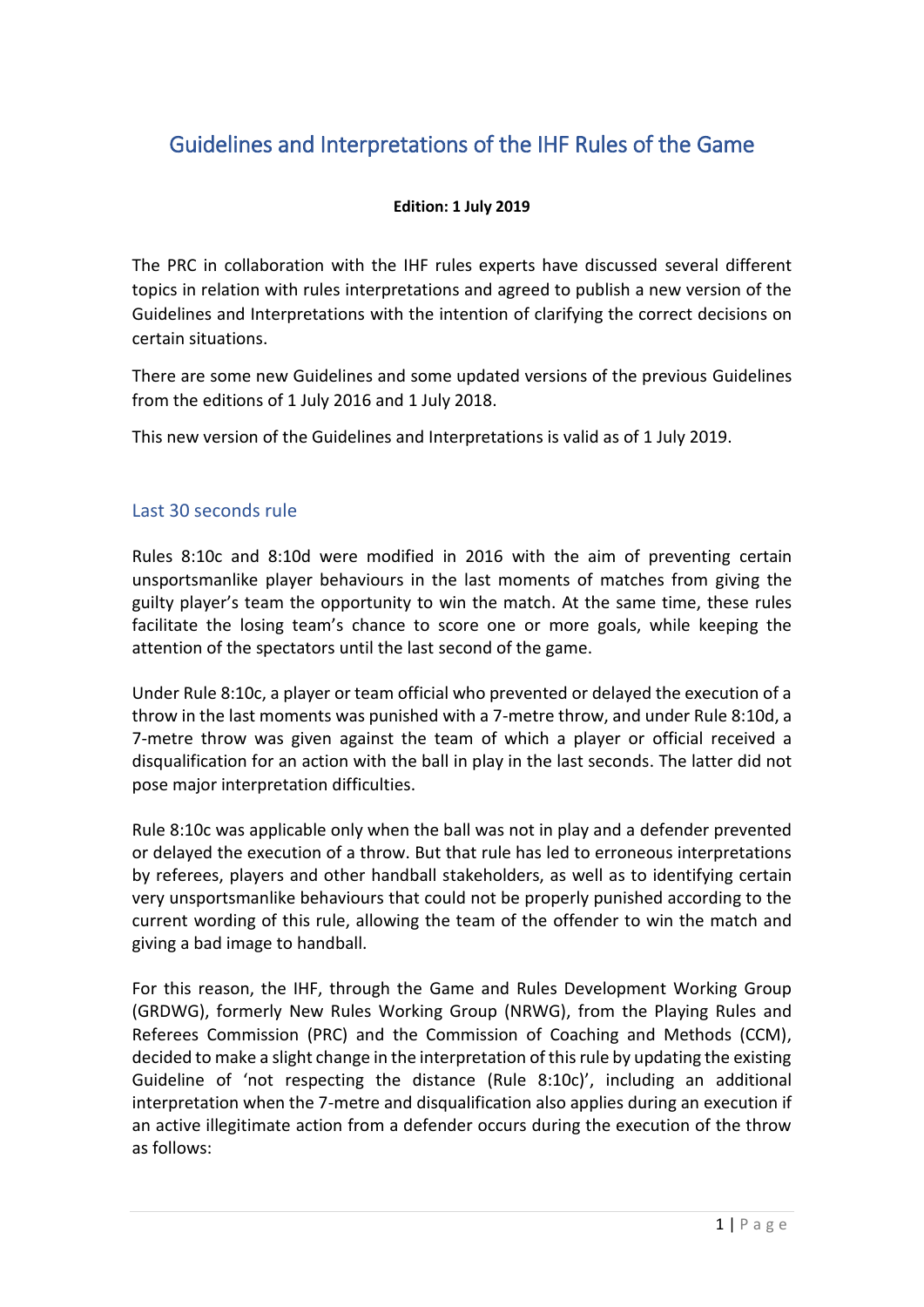### **2018 – Update to the existing Guideline Not respecting the distance (Rule 8:10c)**

'Not respecting the distance' leads to a disqualification and 7-metre throw, if a throw during the last 30 seconds of the game cannot be executed.

The Rule is applicable if the infraction is committed during the last 30 seconds of the game or at the same time as the final signal (see Rule 2:4, 1st paragraph). In this case, the referees will decide on the basis of their observations of facts (Rule 17:11).

If the game is interrupted during the last 30 seconds due to an interference that is not directly related to the preparation or the execution of a throw (for example faulty substitution, unsportsmanlike conduct in the substitution area), Rule 8:10c is to be applied.

If the throw, for example, is executed but blocked by a player standing too close and **actively destroying** the result of the throw or disturbing the thrower during the execution, Rule 8:10c must also be applied.

If a player is standing less than three metres from the thrower but does not actively interfere with the execution, there will be no punishment. If the player standing too close uses this position to block the shot or intercept the pass from the thrower, Rule 8:10c also applies.

# **2019 – New Guideline Rule 2:5**

If the goalkeeper is injured in connection with a free throw after the final signal, the defending team is permitted to substitute the goalkeeper. This exception is not applicable to defensive field players.

# **2019 – New Guideline**

**Free throw after final signal (Rules 2:6 and 8:10c)**

In case of infractions or unsportsmanlike conduct by defenders during the execution of a free throw or 7-metre throw after the final signal, these defenders must be punished personally under Rules 16:3, 16:6 or 16:9. The throw has to be repeated (Rule 15:9, paragraph 3). Rule 8:10c is not applicable in such cases.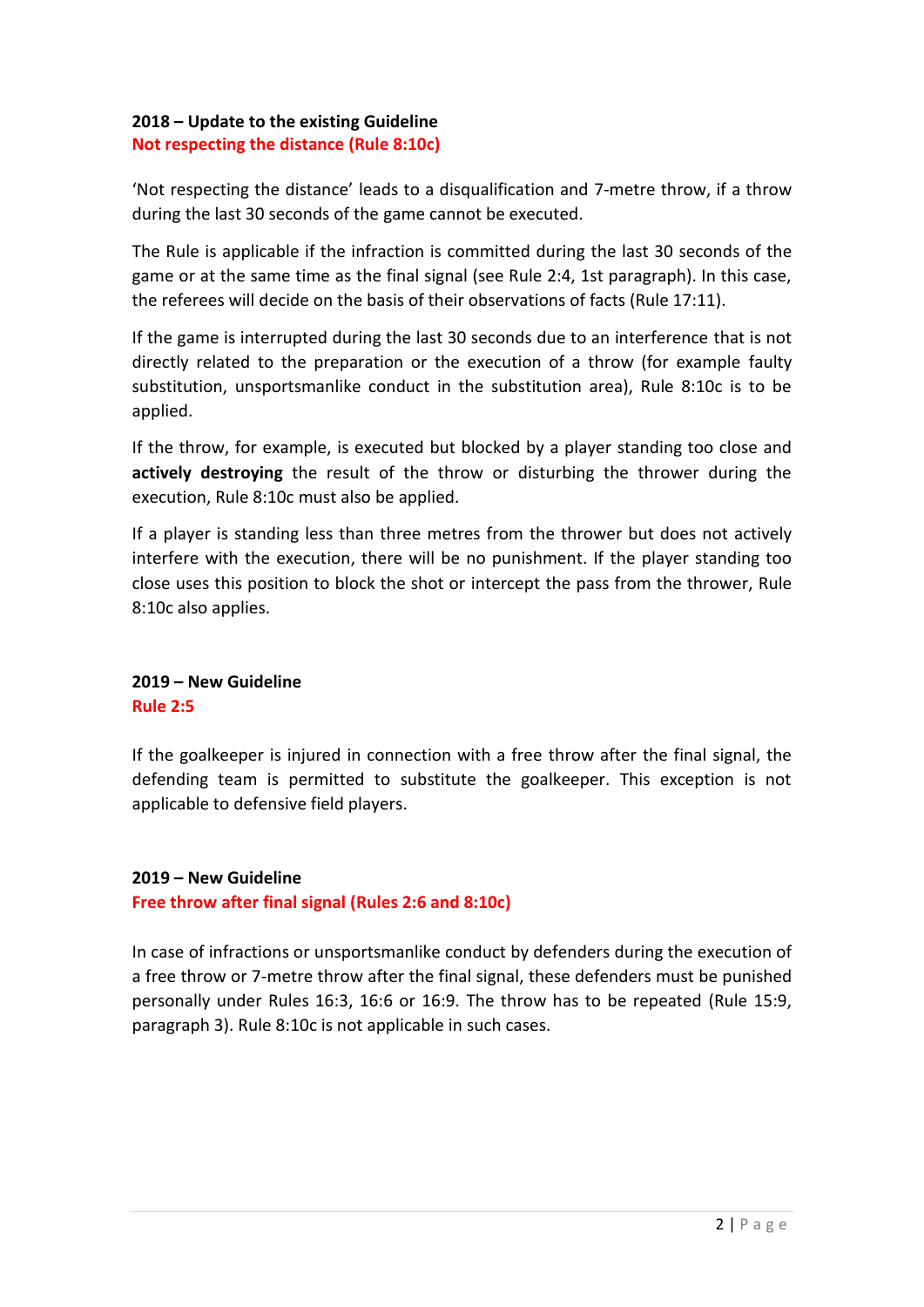### **2019 – New Guideline Rule 3:3**

The IHF, Continental Confederations and National Federations have the right to allow the use of reserve balls that are not placed at the timekeeper's table. The use of a reserve ball is decided by the referees according to Rule 3:4.

### **2019 – New Guideline Rules 4:7-4:9**

The IHF, Continental Confederations and National Federations have the right to allow technical equipment in the substitution area. The equipment has to be used in a fair manner, and it does not include equipment for communication with a suspended official or player.

## **2018 – Update to the existing Guideline Assisting injured players (Rule 4:11)**

In cases where several players of the same team have been injured (for example, due to a collision), the referees or the delegate may give permission for additional eligible persons to enter the court to assist those players, with a maximum of two persons per injured player. In addition, the referees and the delegate monitor paramedics who may enter the court.

# **2018 – New Guideline**

**Passive play count of passes (Rule 7:11 Clarification 4 Appendix 3, examples 13/14)**

It is counted as a pass, if a shot on goal is blocked and the ball returns to the thrower or a teammate.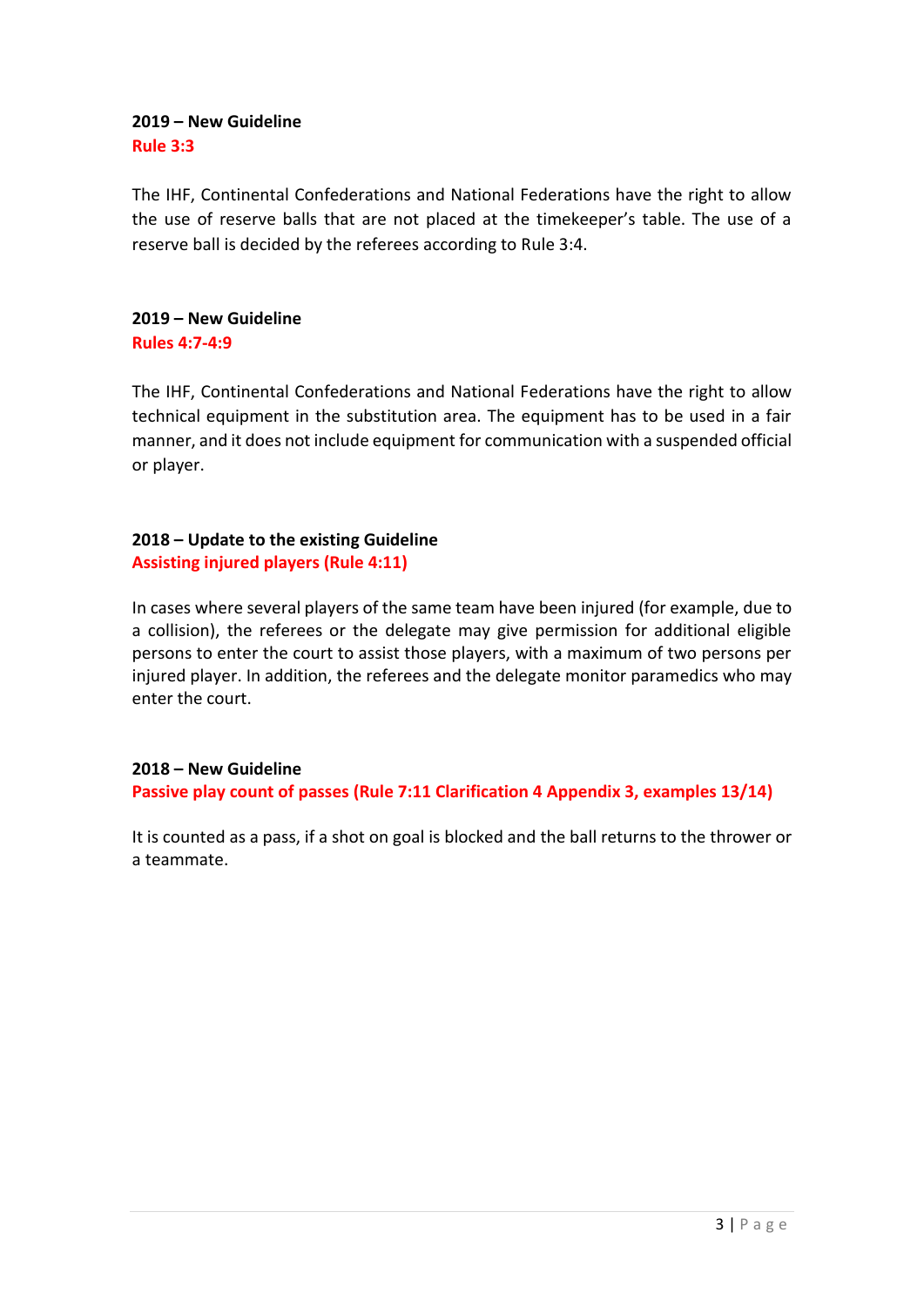# **2018 – New Guideline**

### **2019 – Update to the existing Guideline**

### **Disqualification of the goalkeeper according to Rule 8:5 Comment**

This applies when the goalkeeper comes from within the goal area or is in a similar position outside the goal area and causes a frontal collision with an opponent. It does not apply when:

- a) the goalkeeper runs in the same direction as an opponent, for example, after reentering the court from the substitution area.
- b) the attacker runs after the ball, and the ball is between the attacker and the goalkeeper.

In such situations, the referees take a decision based on their observations of facts.

### **2018 – New Guideline**

# **7-metre decision with empty goal (Rule 14:1 and Clarification 6c)**

The definition of a clear chance of scoring in situations described in Clarification 6c when there is a clear and unimpeded opportunity to throw the ball into the empty goal requires that the player has possession of the ball and clearly attempts to shoot directly at the empty goal. This definition of a clear chance of scoring applies regardless of the type of violation and whether the ball is in or out of play, and any throw is to be executed from a correct position of the thrower and teammates.

### **2018 – New Guideline Use of video proof**

When a goal/no-goal decision is required after the use of the video proof technology, there will be an extended deadline for disallowing a goal, which under Rule 9:2 is only until the subsequent throw-off has been taken, extending this limitation until the next change of ball possession.

### **2018 – New Guideline**

**Player entering with wrong colour or number (Rules 4:7 and 4:8)**

An infringement regarding Rules 4:7 and 4:8 will not lead to a change of ball possession. It will only lead to the interruption of the game to order the player to correct the mistake and restart with a throw for the team which were in possession of the ball.